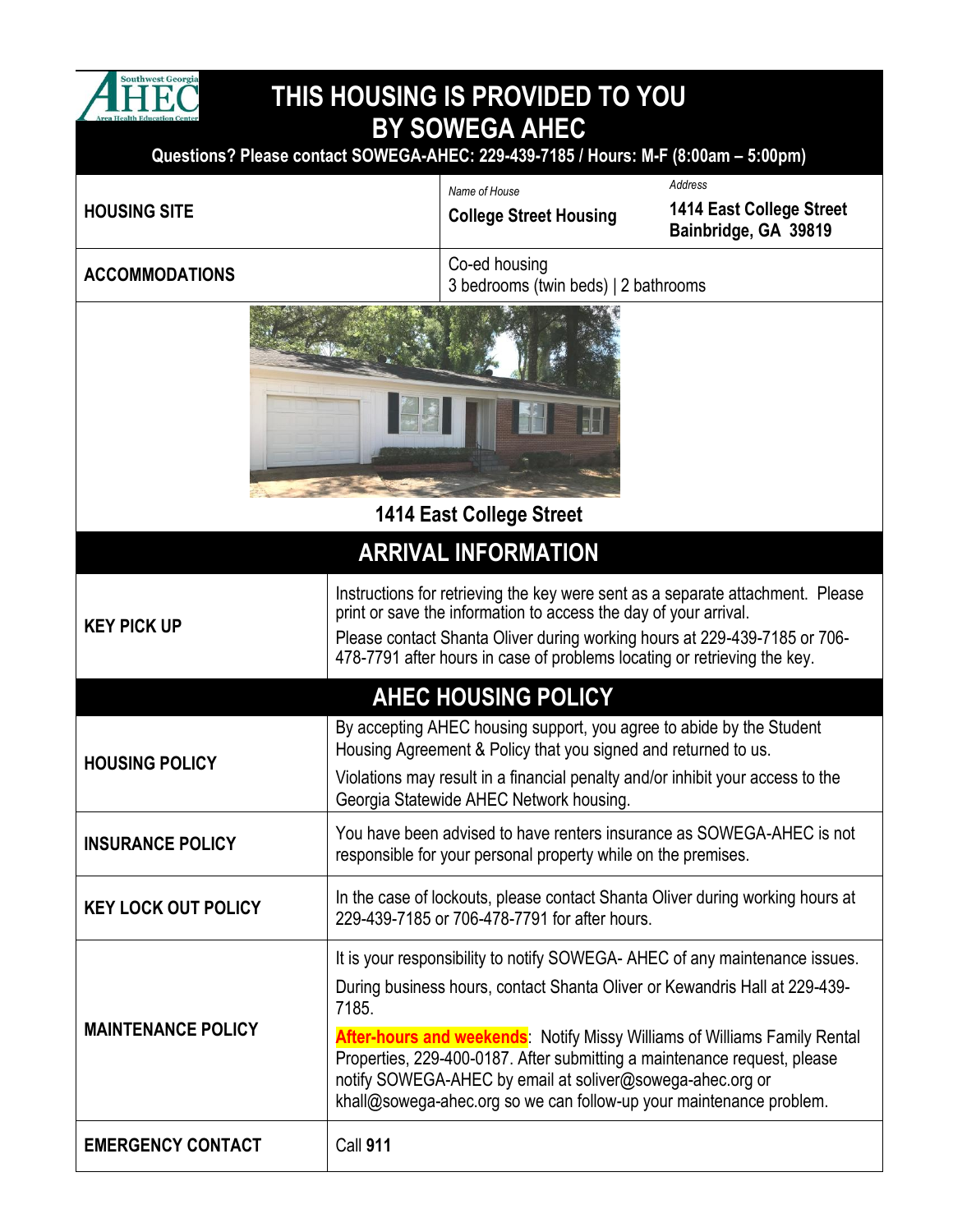| <b>WHAT TO KNOW BEFORE YOU ARRIVE</b> |                                                                                                                                                                                                                                                                                                                                                                                                                |                                                                                                                                  |  |  |
|---------------------------------------|----------------------------------------------------------------------------------------------------------------------------------------------------------------------------------------------------------------------------------------------------------------------------------------------------------------------------------------------------------------------------------------------------------------|----------------------------------------------------------------------------------------------------------------------------------|--|--|
| <b>WHAT TO BRING</b>                  | Bedding for twin size bed (sheets,<br>pillows, etc.)<br>mattress pad<br>ш<br>towels and washcloths<br>toiletry items<br>ш<br>toilet paper, paper towels, napkins                                                                                                                                                                                                                                               | laptop<br>extension cord & surge protector<br>laundry detergent<br>kitchen trash bags<br>food and beverages<br>cleaning supplies |  |  |
| <b>APPLIANCES PROVIDED</b>            | washer and dryer<br>п<br>refrigerator with freezer<br>stove and oven<br>toaster<br>Е                                                                                                                                                                                                                                                                                                                           | coffee maker<br>iron and ironing board<br>vacuum cleaner                                                                         |  |  |
| <b>SUPPLIES PROVIDED</b>              | pots, pans & cookie sheet<br>dishes, glasses<br>eating utensils<br>п<br>serving utensils                                                                                                                                                                                                                                                                                                                       | pot holders<br>٠<br>broom<br>Swiffer Wet Jet<br>cleaning supplies                                                                |  |  |
| <b>SERVICES PROVIDED</b>              | wireless internet access<br>WI-FI code is posted by the TV and in the emailed attachments<br>You are responsible for cleaning up after yourself. There is limited cleaning<br>п<br>service provided. Please be courteous to your roommates and keep your<br>belongings picked up.                                                                                                                              |                                                                                                                                  |  |  |
| <b>DEPARTURE INFORMATION</b>          |                                                                                                                                                                                                                                                                                                                                                                                                                |                                                                                                                                  |  |  |
|                                       | Clean out ALL of your items from the refrigerator and pantry.<br>ш<br>п<br>Please leave the kitchen clean, including free of dirty dishes in the sink or<br>dishwasher.<br>Remove ALL trash from the apartment and place in outside garbage<br>■<br>receptacle. Trash pick-up is on Wednesday mornings.<br>п<br>A vacuum, broom, dustpan, Swiffer, and other cleaning supplies are<br>provided for you to use. |                                                                                                                                  |  |  |
|                                       | Do not move furniture from room to room. Do not switch rooms.<br>■                                                                                                                                                                                                                                                                                                                                             |                                                                                                                                  |  |  |
| <b>CHECK OUT INSTRUCTIONS</b>         | п<br>If you are the last person to leave the apartment, please set the thermostat<br>to a reasonable temperature and turn off all lights.                                                                                                                                                                                                                                                                      |                                                                                                                                  |  |  |
|                                       | Lock all windows and exterior doors.<br>п                                                                                                                                                                                                                                                                                                                                                                      |                                                                                                                                  |  |  |
|                                       | п<br>You are required to clean your bedroom and bathroom for the next student.<br>This includes vacuuming, dusting, removing garbage and all personal<br>belongings in the bedroom and the bathroom you used. The next student is<br>instructed to notify us if this was not done. If so you will be responsible for<br>a \$50 cleaning fee and barred from AHEC housing for the rest of the<br>academic year. |                                                                                                                                  |  |  |
|                                       | Return your set of keys to the board next to the kitchen.                                                                                                                                                                                                                                                                                                                                                      |                                                                                                                                  |  |  |